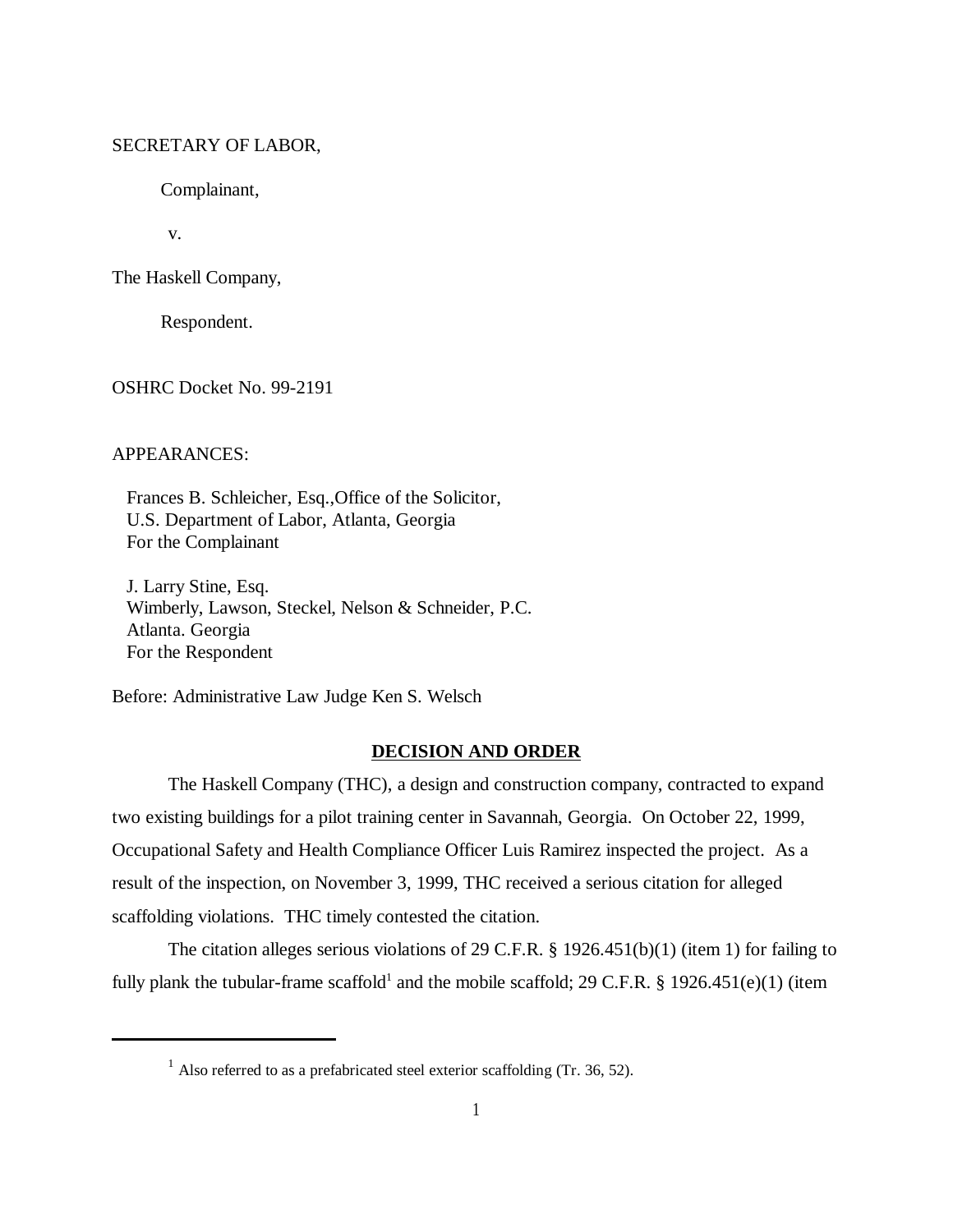2) for failing to have an access ladder to the tubular-frame scaffold; and 29 C.F.R. §  $1926.451(g)(1)$  (item 3) for failing to have adequate guardrails on the tubular-frame scaffold<sup>2</sup> and the mobile scaffolds. Each alleged violation proposes a penalty of \$4,500.

The hearing was held March 9, 2000, in Savannah, Georgia. The parties stipulated jurisdiction and coverage (Tr. 5). The parties filed post-hearing briefs.

THC denies the violations. THC argues that its superintendent did not know and could not have known of the scaffolding violations involving its employee on the tubular-frame scaffold and a subcontractor's employee on the mobile scaffold.

THC's argument regarding its employee is rejected. THC should have known of the scaffolding violations on the tubular-frame scaffold which exposed its employee to a fall hazard, but not the subcontractor's employee, on the mobile scaffold.

### *The Inspection*

THC is in the business of designing and constructing buildings (Tr. 31). Its corporate office is in Jacksonville, Florida (Tr. 175). THC employs in excess of 250 employees (Tr. 85).

In March, 1999, THC, as general contractor, was engaged by Gulfstream Aerospace to expand its training center for pilots in Savannah, Georgia (Tr. 31-32, 48). THC's work involved two buildings (Tr. 137, 175). Forrest Foster was THC's construction superintendent in charge of the project (Tr. 13, 16). At the time of OSHA's inspection in October, 1999, THC had five employees working at the project including Superintendent Foster (Tr. 33, 50). Also, THC contracted work to subcontractors (Tr. 33-34).

Culver Masonry was contracted by THC to construct the exterior block walls (Tr. 34). To construct the block walls, Culver erected tubular-frame scaffolding around the exterior (Exhs. C-1, C-3; Tr. 11, 34-35, 52, 64, 78). After Culver erected the block wall, two of THC's employees did touch-up finishing work on the wall (Tr. 33, 35-36).

 $2$  Secretary's motion to amend the description of the tubular-form scaffold in the northeast corner of the pool area to more accurately identify to location of the missing guardrails, is granted. The motion conforms to the record and the issue was tried by implied consent (Tr. 80, 116, 120-121). Respondent did not oppose the motion.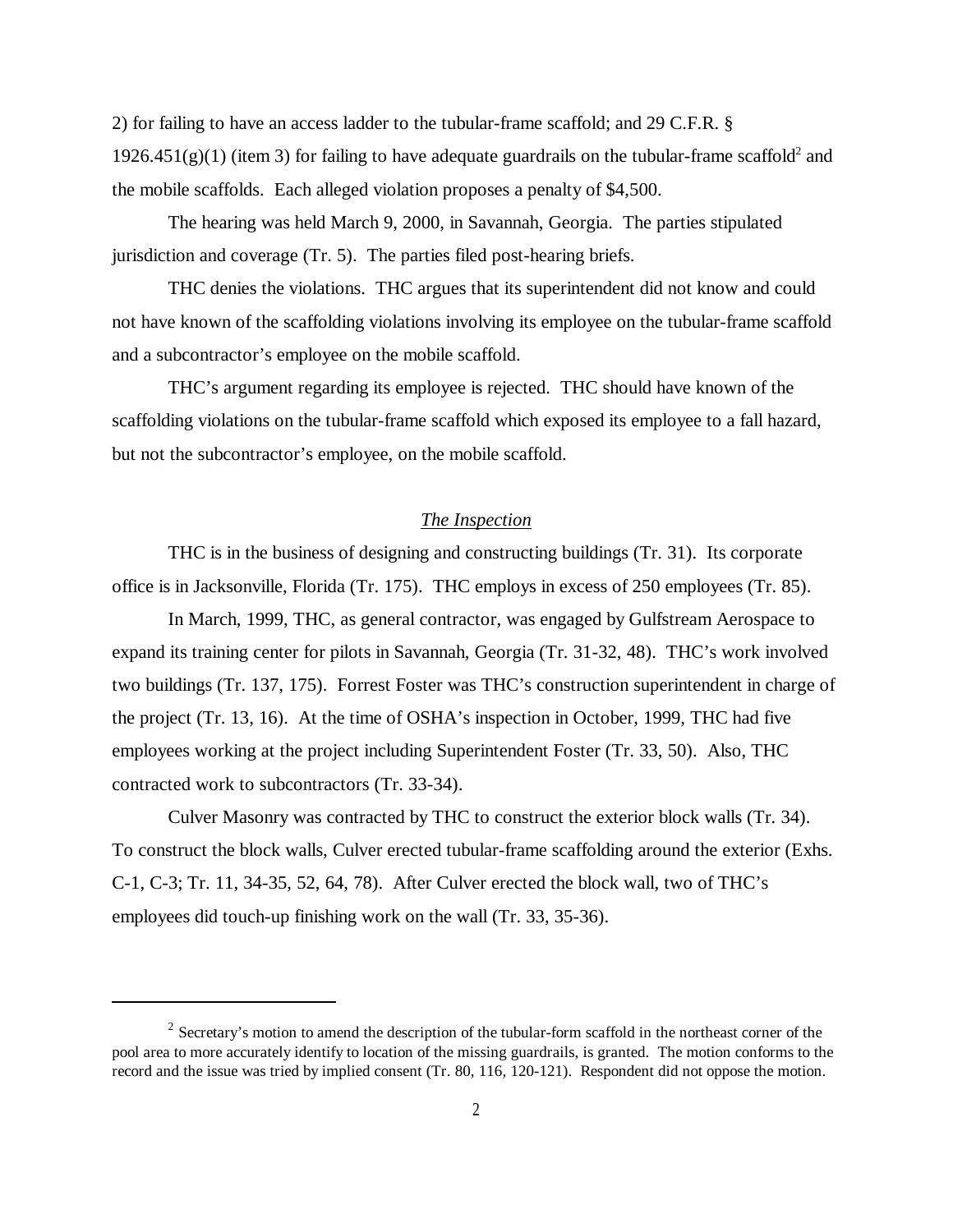THC also engaged Center Brothers to do the interior framing and sheet rock work (Tr. 50). Center Brothers used a mobile scaffold (Tr. 14, 83).

On October 22, 1999, OSHA Compliance Officer (CO) Luis Ramirez initiated a programmed inspection of THC's project (Tr. 47-48). CO Ramirez arrived at approximately 8:00 a.m. and met with Gulfstream (Tr. 48). He was then taken to the construction site at approximately 10:30 a.m. When he arrived, CO Ramirez observed THC's employee, Willie Schofield, on the tubular-frame scaffold on the exterior of Building D, northeast corner of the pool building. Schofield was touching up and cleaning the exterior concrete block wall (Tr. 12, 40, 135). He was approximately 12 feet above ground level without any fall protection (Exhs. C-1, C-3; Tr. 49, 77-78, 120). CO Ramirez observed that the scaffold was not fully planked with openings between planks greater than one inch, two sections of guardrails were missing and there was no access ladder (Tr. 54, 66, 74-75, 78, 80, 120).

CO Ramirez than proceeded with Superintendent Foster to a storage room inside Building D, where he observed a mobile scaffold used by an employee of Center Brothers (Exh. C-4; Tr. 14, 68-69). The Center Brothers' employee was working approximately 14 feet above ground level without fall protection (Tr. 67, 69, 83). CO Ramirez observed that the mobile scaffold was not fully planked and lacked guardrails (Exh. C-4; Tr. 15, 70, 72, 83).

As a result of the inspection, a serious citation was issued to THC for the alleged scaffolding violations involving the exterior tubular-frame scaffold at the pool building and the mobile scaffold in the storage room.

#### Item 1 - Alleged Violation of  $\S 1926.451(b)(1)$

The citation alleges that the tubular-frame scaffold at the northeast corner of the pool building and the mobile scaffold in the storage room were not fully planked. Section 1926.451(b)(1) provides:

> Each platform on all working levels of scaffolding shall be fully planked or decked between the front uprights and the guardrail supports . . .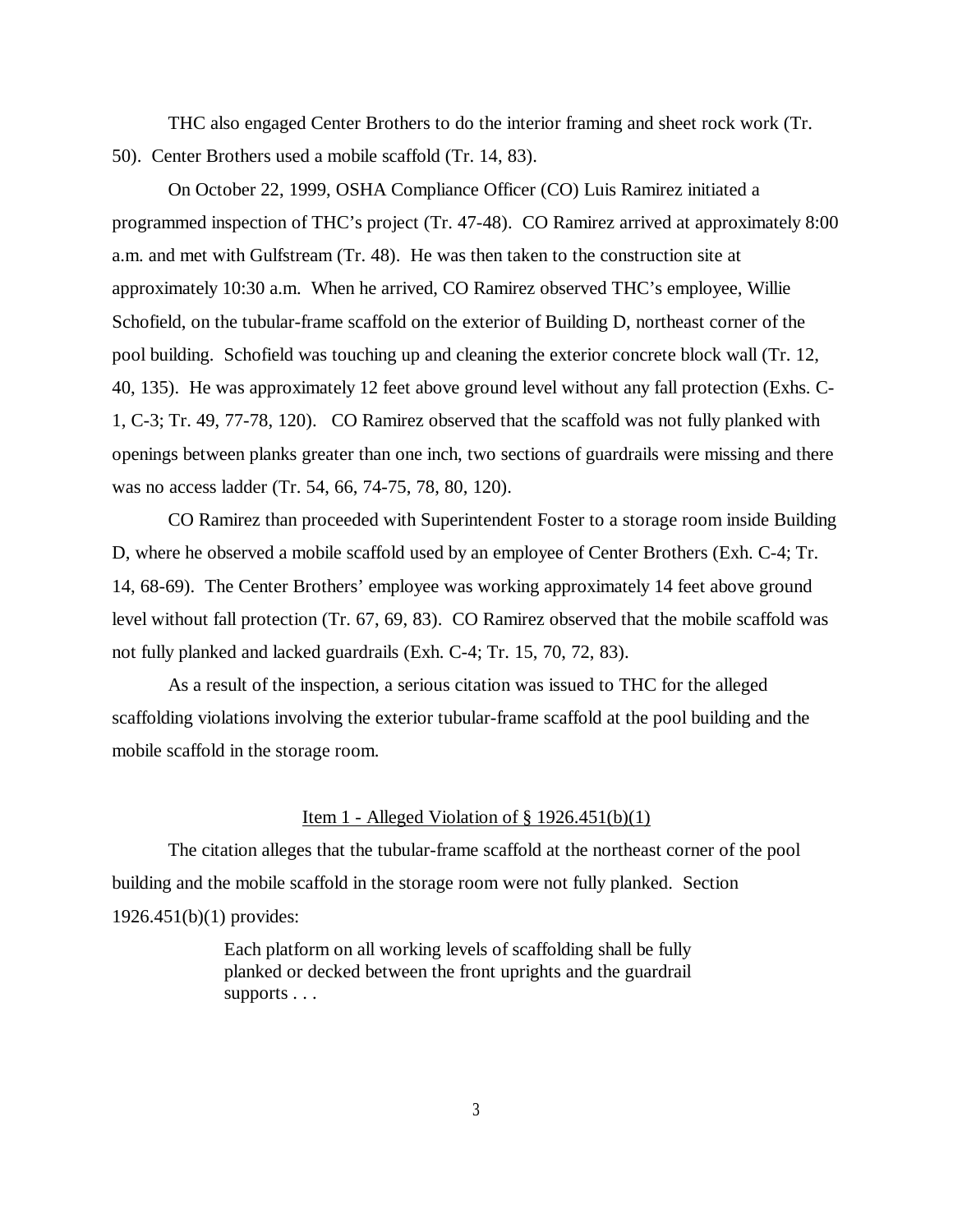Subsection (i) requires that each plank in the platform be "installed so that the space between adjacent units and the space between the platform and the uprights is no more than 1 inch (2.5 cm) wide."

CO Ramirez testified that the space between the wooden planks on the tubular-frame scaffold at the pool building was greater than one inch. His determination was based on measuring a comparable distance on the ground. He did not climb onto the scaffold. Ramirez could not recall the exact distance or the number of spaces that exceeded one inch (Tr. 66, 118- 120). The exposed THC employee, Willie Schofield, testified that the space between planks was 6-8 inches (Tr. 182). Schofield was working on the platform, 12 feet above ground level (Tr. 54).

The mobile scaffold used by Center Brothers in the storage room was also not fully planked. The planking was less than half the width of the scaffold (Exh. C-4; Tr. 69-70). The Center Brothers' employee was standing on a 24-inch wide platform which did not cover the width of the scaffold at the level where the employee was standing (Tr. 70, 72). The employee was installing metal studs and was 14 feet above ground level (Tr. 14-15, 69).

### Item 2 - Alleged Violation of  $\S$  1926.451(e)(1)

The citation alleges that the exterior tubular-frame scaffold at the northeast corner of the pool building did not have an access ladder. Section 1926.451(e)(1) provides, in part:

> When scaffold platforms are more than 2 feet (0.6 m) above or below a point of access, portable ladders, hook-on ladders, stair towers . . . shall be used. Cross braces shall not be used as a means of access.

The scaffold platform in the northeast corner of the pool building was 12-feet above ground level. THC's employee, Willie Schofield, was working on the scaffold (Exh. C-1; Tr. 53, 120). At the time of OSHA's inspection, there was no ladder to access the scaffold platform (Tr. 7).

According to CO Ramirez, Schofield stated during the inspection that he climbed the scaffold frame to access the platform (Tr. 98, 104).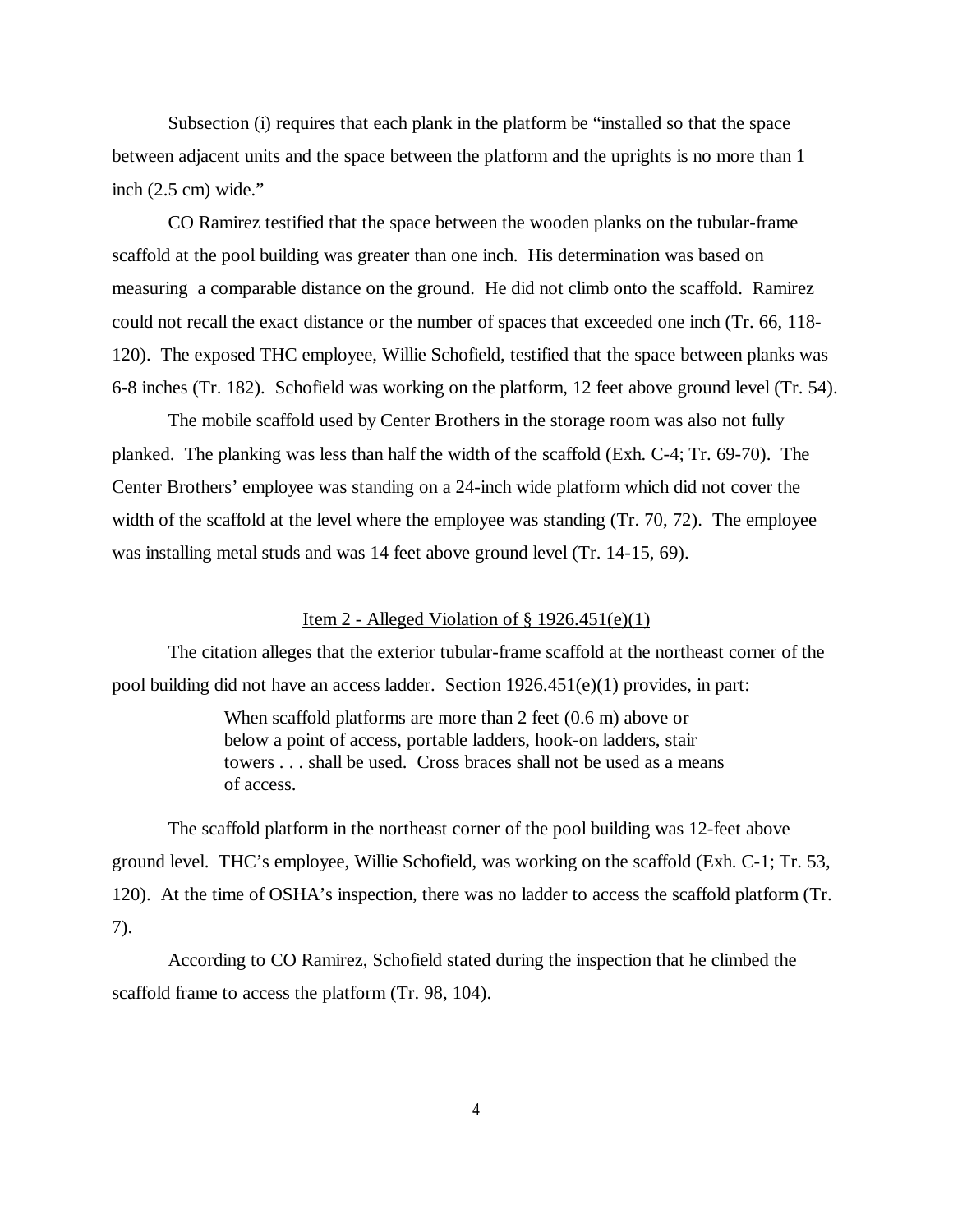Schofield denied making the statement to CO Ramirez. He testified that he used a ladder in the morning to access the scaffold but the ladder was removed at the time of OSHA's inspection. He did not see it removed and did not see it on the ground (Tr. 179-180, 199).

There is no dispute that Schofield climbed down the scaffold's frame during OSHA's inspection (Tr. 74, 95, 195). Schofield was requested to come down the scaffold by Superintendent Foster (Tr. 182).

### Item 3 - Alleged Violation of  $\S 1926.451(g)(1)$

The citation alleges that the tubular-frame scaffold and mobile scaffold lacked adequate guardrails. Section  $1926.451(g)(1)$  provides:

> Each employee on a scaffold more than 10 feet (3.1 m) above a lower level shall be protected from falling to that lower level.

THC's employee, Willie Schofield, was working 12 feet above ground level at the second and third sections of the tubular-frame scaffold at the pool building. The second and third sections of the scaffold were missing guardrails (Exh. C-3; Tr. 80, 116). Willie Schofield worked in the area where there was no guardrail (Tr. 199). Schofield was not wearing fall protection (Tr. 15, 49).

The mobile scaffold used by Center Brothers in the storage room of Building D was 14 feet above ground level (Exh. C-4; Tr. 68-69, 109). Superintendent Foster acknowledges that the scaffold did not have guardrails and the employee was not wearing fall protection (Tr. 15, 111- 112, 136).

#### *Discussion*

The Secretary has the burden of proving a violation.

In order to establish a violation of an occupational safety or health standard, the Secretary has the burden of proving: (a) the applicability of the cited standard, (b) the employer's noncompliance with the standard's terms, (c) employee access to the violative conditions, and (d) the employer's actual or constructive knowledge of the violation (*i.e.,* the employer either knew or, with the exercise of reasonable diligence could have known, of the violative conditions).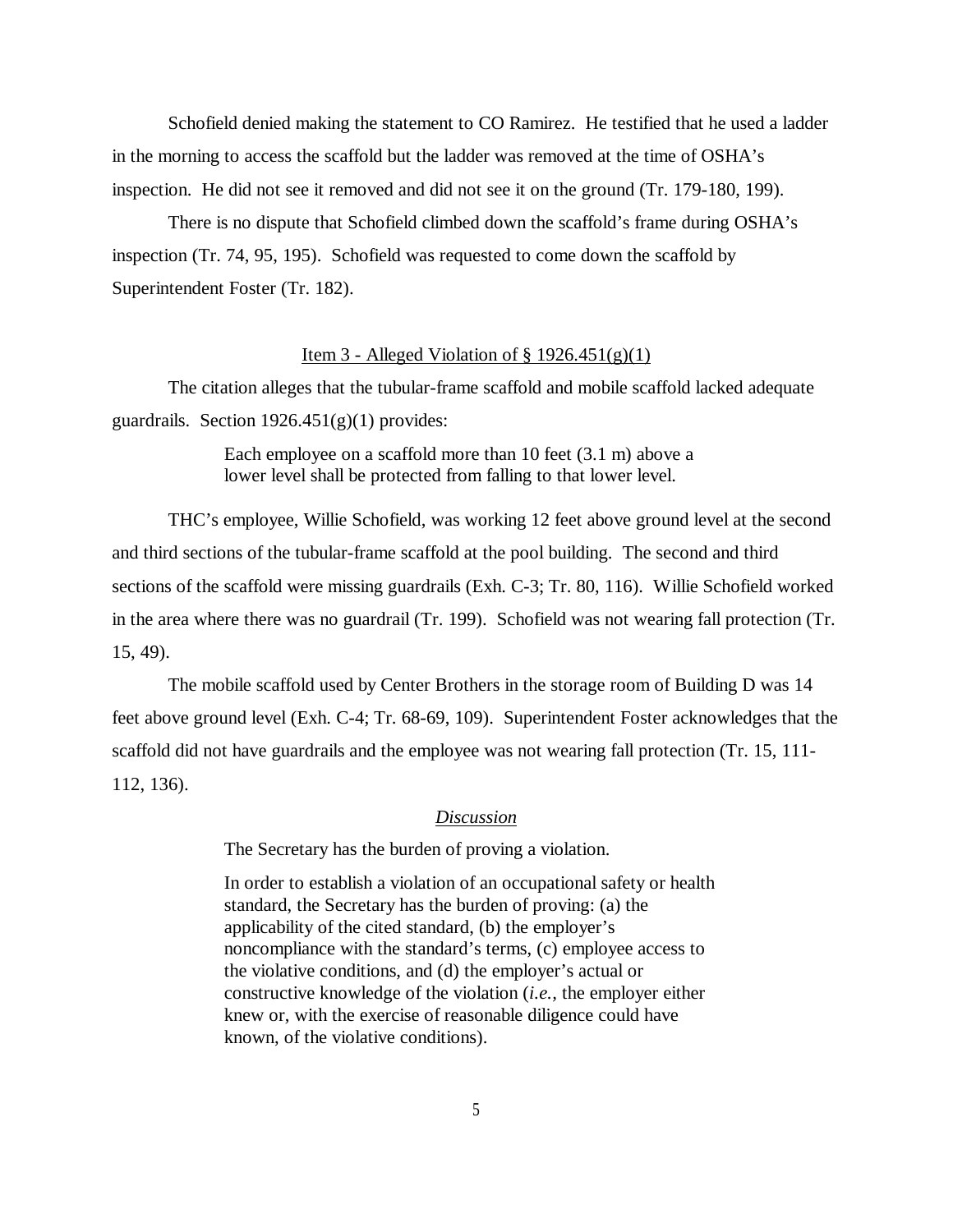*Atlantic Battery Co.,* 16 BNA OSHA 2131, 2138 (No. 90-1747, 1994).

THC does not dispute the application of the scaffolding standards to the tubular-frame scaffold at the pool building and mobile scaffolds in the storage room; the lack of adequate planking, guardrails and access ladder on the scaffolds; and that the employees were exposed to fall hazards from the scaffolds (Tr. 7-8; THC's Post-Trial Brief).

The sole issue raised by THC is whether it had actual or constructive knowledge of the violative conditions. THC asserts that it lacked knowledge of the conditions because the scaffolding belonged to subcontractors and THC's superintendent was not present at the locations when the violations occurred.

### Knowledge of Violative Conditions

In order to establish a violation, the Secretary must show that the employer knew or, with the exercise of reasonable diligence, could have known of a hazardous condition. *Dun Par Engineered Form Co*., 12 BNA OSHA 1962, 1965-1966 (No. 82-928, 1986). Reasonable diligence includes adequate supervision of employees and the formulation and implementation of training programs and work rules designed to ensure that employees perform their work safely. *Mosser Construction Co.*, 15 BNA OSHA 1408, 1414 (No. 89-1027, 1991).

When a supervisory employee has actual or constructive knowledge of the violative conditions, knowledge is imputed to the employer. *Dover Elevator Co*., 16 BNA OSHA 1281, 1286 (91-862, 1993). "Because corporate employers can only obtain knowledge through their agents, the actions and knowledge of supervisory personnel are generally imputed to their employers, and the Secretary can make a prima facie showing of knowledge by proving that a supervisory employee knew of or was responsible for the violation." *Todd Shipyards Corp.,* 11 BNA OSHA 2177, 2179 (No. 77-1598, 1984).

## *Tubular-Frame Scaffold at Pool Building*

The record establishes THC's constructive knowledge of the exterior scaffold at the pool building. The touch-up work by THC employee, Willie Schofield, on the scaffold was in the open and in plain view. The scaffold was on the exterior of the building. The scaffold was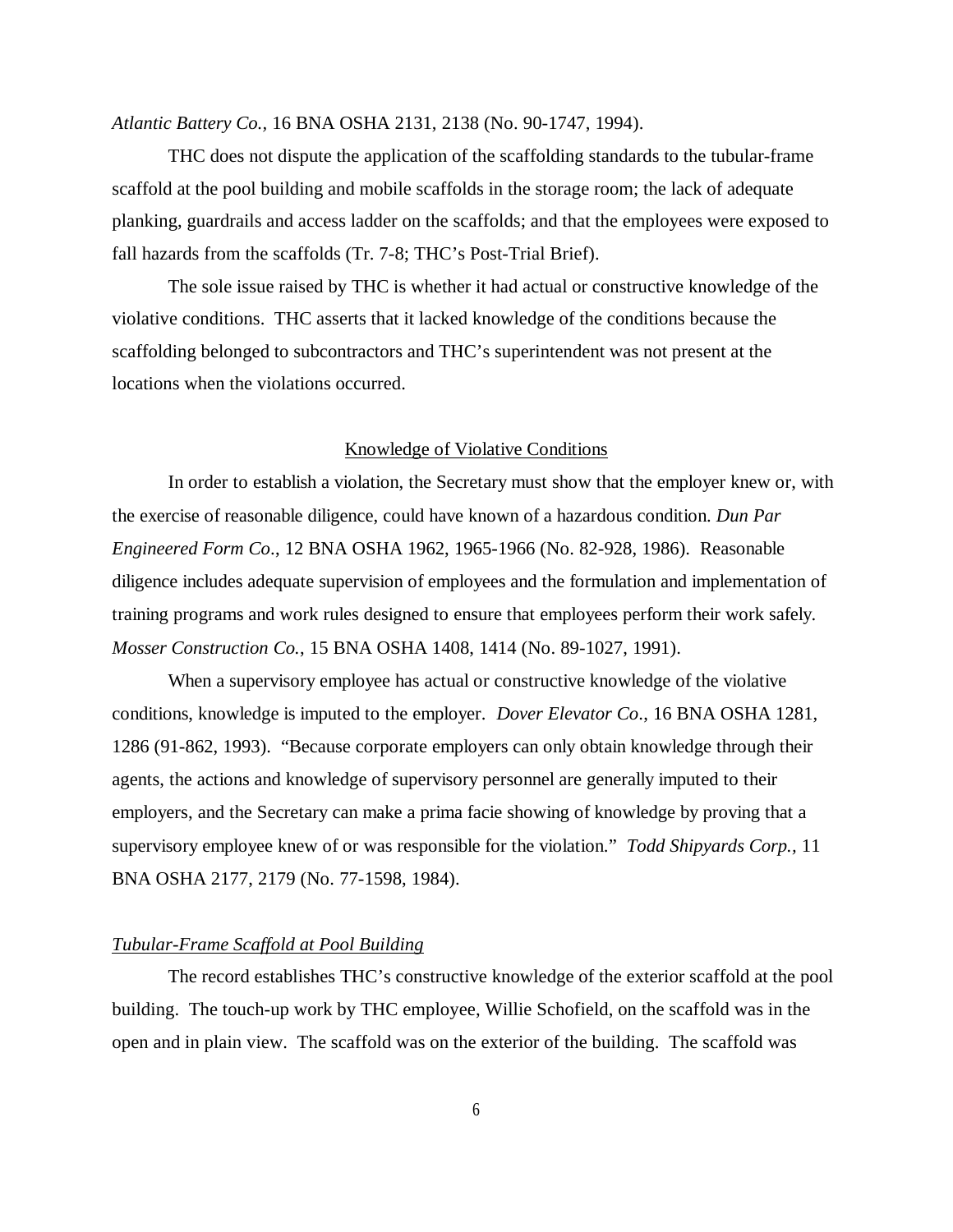located adjacent to a road which was used to enter and exit the project. It was also in view of the superintendent's trailer, which was approximately 100 feet away (Exhs. C-1, C-3; Tr. 55, 76).

Superintendent Foster assigned Schofield to do the touch-up work on the scaffold (Tr. 99, 178, 188-190). Foster was present at the job site. On the day of OSHA's inspection, Schofield had been on the scaffold for approximately three hours; from 7:00 a.m. until 10:00 a.m., when CO Ramirez arrived (Tr. 48, 178). Schofield saw Superintendent Foster when he came to work in the morning (Tr. 43, 178, 188, 191). Schofield indicated that he had been doing touch-up work for two days (Tr. 178).

Superintendent Foster testified that he had not inspected the scaffold at the pool building in the morning because he was inside the building where they were preparing to pour a concrete slab (Tr. 22, 126). There is no evidence that Foster saw the exterior scaffold while Schofield was working.

However, with reasonable diligence, Foster should have known the unsafe condition of the scaffold. According to Schofield, the brick mason contractor, Culver Masonry, was dismantling the scaffold while he was doing the touch-up work (Tr. 180). He stated that the contractor removed the guardrail, braces and planking from areas where he was not working (Tr. 179-180, 183-184). The contractor also removed the ladder (Tr. 179, 194-196). Superintendent Foster was aware that Culver Masonry was dismantling the scaffold while Schofield was working on it (Tr. 22-23).

There is no showing that Foster took any action to ensure that his employee's safety was not affected by the dismantling. THC, as general contractor, has an obligation to protect the safety of its employees from unsafe conditions although created by a subcontractor. Foster told CO Ramirez that the scaffold was in the same condition as when he assigned Schofield to work on it (Tr. 82, 99). Also, the record indicates that the guardrail may have been removed the day before OSHA's inspection (Tr. 29-30).

Except for the morning of OSHA's inspection, Superintendent Foster inspected the project daily and had the authority to stop any unsafe work practice that he observed (Tr. 193- 194). He was in a position to ensure that the subcontractor's dismantling of the scaffold would not affect the safety of his employee. He should have known where the dismantling was taking place and where his employee was working on the scaffold. He was the person ultimately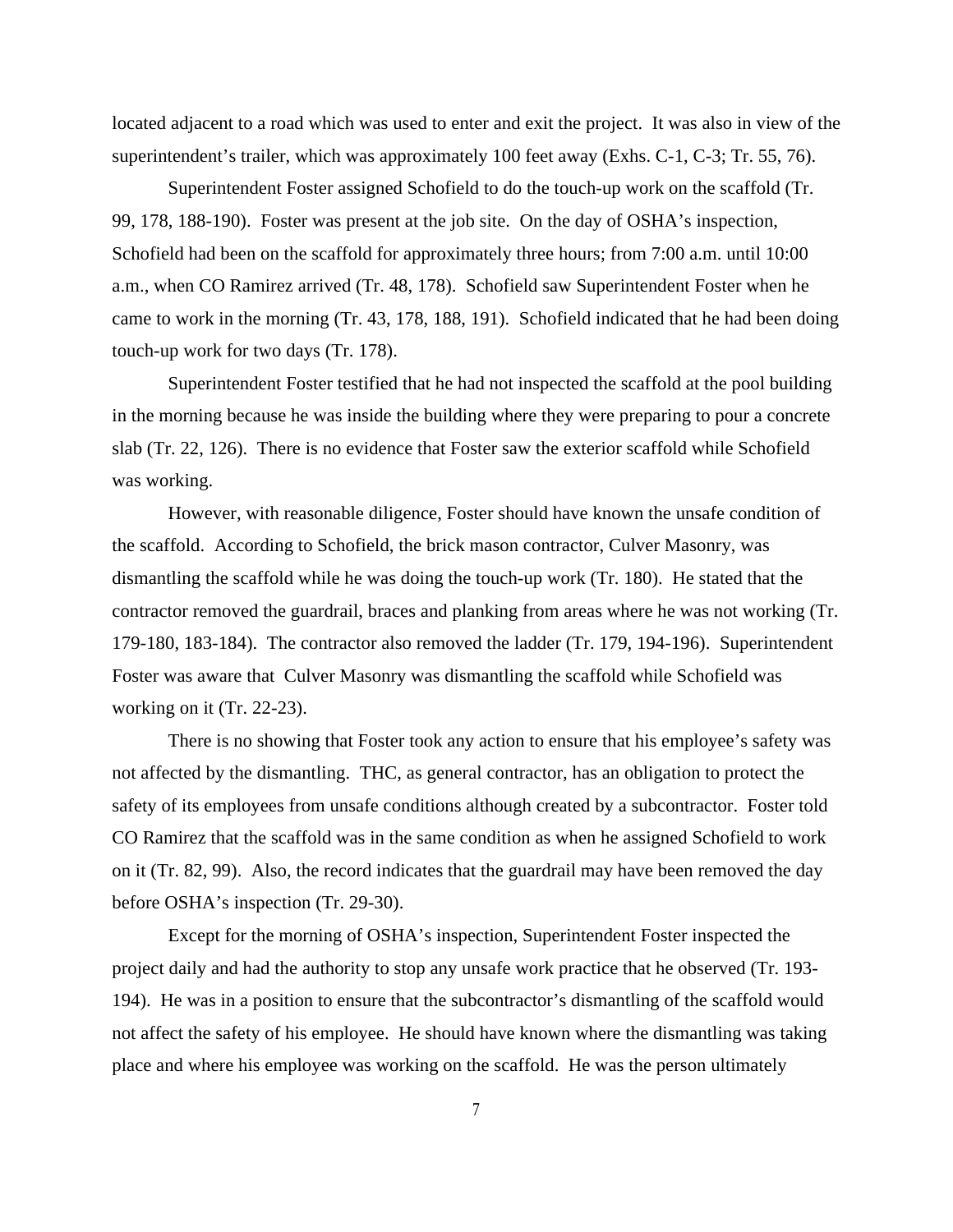responsible for safety on the entire job site, particularly with regard to THC's own employees, such as Willie Schofield (Tr. 13, 51, 138-139, 173). Foster has 30 years of construction experience (Tr. 16).

Despite a safety program with weekly safety meetings, daily worksite inspections and a safety manual, the record indicates that THC's safety training for its employees was inadequate (Exh. R-4; Tr. 28, 160). THC employee, Willie Schofield, was on a scaffold with inadequate planking and guardrails. Schofield had been employed by THC as a cement mason for 19 years and had received its safety training (Tr. 177, 184). Even with THC's safety training, Schofield climbed down the frame of the scaffold without a ladder in front of Superintendent Foster and the OSHA compliance officer. There is no showing that Schofield complained or was aware of the unsafe scaffolding. Also, the record does not show that Schofield was warned or disciplined for violating any THC's safety rules.

According to CO Ramirez, Superintendent Foster stated that he had completed an inspection of the entire job site that morning (Tr. 89-90). Foster was coming from the storage room when he arrived (Exh. C-2; Tr. 55-57). Although Foster denies inspecting the scaffold that morning, Foster was aware that his employee had started to work on the scaffold.

The scaffolding violations involving the tubular-frame scaffold at the pool building are affirmed.

### *Scaffold at Storage Room*

In the storage room, an employee of Center Brothers used a mobile scaffold to install metal studs (Tr. 14, 83-84). The Center Brothers' employee was the only employee exposed to the alleged scaffolding violations. There is no showing that THC's employees ever used the mobile scaffold. The scaffold apparantly belonged to Center Brothers and Center Brothers was responsible for the lack of planking and guardrail.

With regard to the exposure of a subcontractor's employee to an unsafe condition, THC's responsibility, as general contractor, differs from its own employees. An employer may be in violation of a  $\S(2)$  standard, such as scaffolding, even if none of its own employees are exposed. *Flint Engineering & Construction Co*., 15 BNA OSHA 2052, 2055 (No. 90-2873, 1992). The Commission recognizes that an employer is responsible for violations of other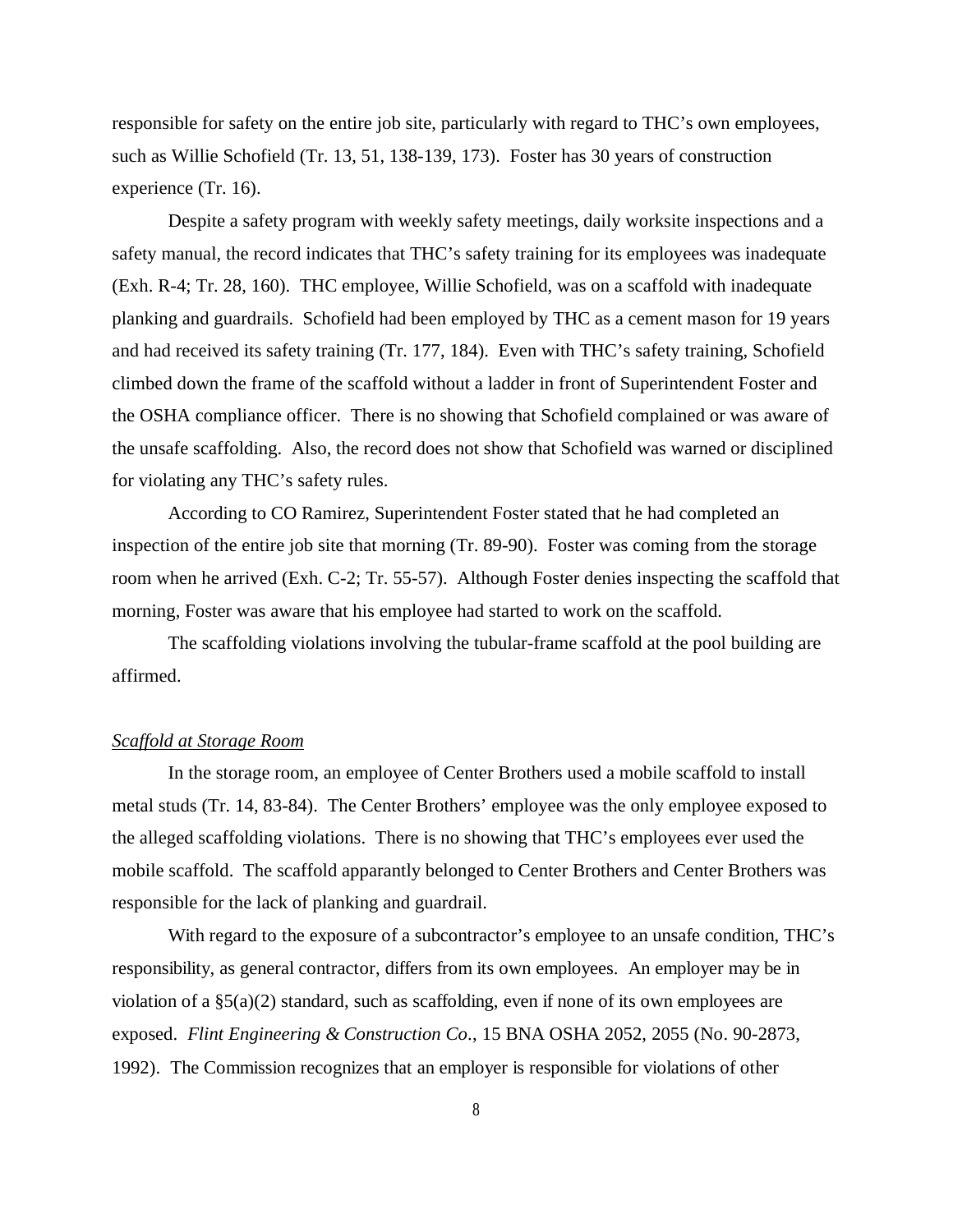employers to which the other employer's employees alone are exposed where it could be reasonably expected to prevent or detect and abate the violations due to its supervisory authority and control over the worksite. *Red Lobster Inns of America, Inc.,* 8 BNA OSHA 1762, 1763 (No. 76-4754, 1980). The key is the recognition that "safety of all employees can best be achieved if each employer at multi-employer worksite . . . abate hazardous conditions under its control." *Harvey Workover, Inc*., 7 BNA OSHA 1687, 1689 (No. 76-1408, 1979).

A subcontractor such as Center Brothers was required by its contract with THC to abide by OSHA's safety rules, and there was a protocol for dealing with violations (Exh. R-7; Tr. 162- 163). Foster conducted safety meetings every Tuesday, which all subcontractors and their employees were invited to attend (Tr. 28). THC required subcontractors such Center Brothers to hold their own safety meetings and provide written evidence of its meeting if the subcontractor did not attend THC's weekly safety meeting, (Tr. 28).

Superintendent Foster inspected the worksite daily and had the authority to stop any unsafe work practice that he observed (Tr. 17, 193-194). He was the person ultimately responsible for safety on the entire job site (Tr. 51, 171-173). His inspections were done at varying times to prevent contractors from anticipating his arrival (Tr. 150).

Foster testified that he had not inspected the mobile scaffold in the storage room that morning because he was in the interior of the building where they were preparing to pour a concrete slab (Tr. 22, 126). There was a wall between the area where Foster was observing the concrete pour and the storage room where the mobile scaffold was located. It was impossible for him to see inside the storage room (Exh. C-2; Tr. 140-141). Also, the record does not establish how long the Center Brothers' employee was on the mobile scaffold prior to OSHA's inspection. The employee's work on the scaffold may have just started.

Superintendent Foster testified that he had not observed any prior scaffolding violations by Center Brothers (Tr. 24-25, 170). When Foster had inspected the mobile scaffold previously, the scaffold was fully planked and guarded or when pipes and ducts in the structure made such protection impossible, the employees wore safety harnesses and were tied-off (Tr. 24-25).

There is no showing that THC should have detected the scaffolding violations created by Center Brothers. The mobile scaffold was not in plain view. Superintendent Foster had not previously observed the scaffold unsafe and failed to require compliance.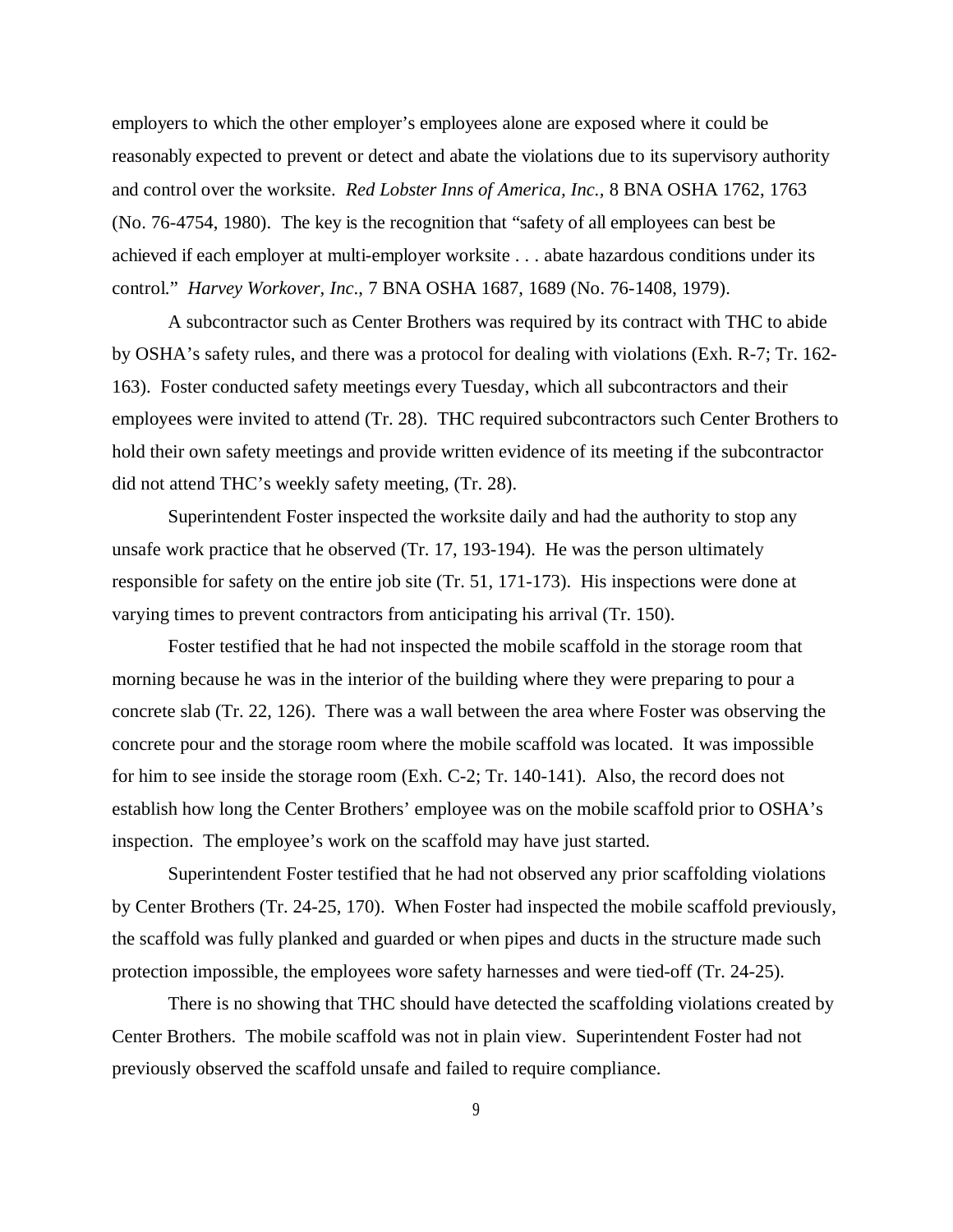The alleged violations involving the mobile scaffold in the storage room are vacated as to THC.

## Serious Classification

Section 17(k) of the Occupational Safety and Health Act, in pertinent part, provides:

[A] serious violation shall be deemed to exist in a place of employment if there is a substantial probability that death or serious physical harm could result from a condition which exists, or from one or more practices, means, methods, operations, or processes which have been adopted or are in use, in such place of employment unless the employer did not, and could not with the exercise of reasonable diligence, know of the presence of the violation.

In determining whether a violation is serious, the issue is not whether an accident is likely to occur, but whether the result of an accident would likely cause death or serious harm. *Whiting-Turner Contracting Co*., 13 BNA OSHA 2155, 2157 (No. 87-1238, 1989).

On the tubular-frame scaffold at the pool building, THC's employee Schofield was working 12 feet above ground level. A fall from that height because of the lack of planking, access ladder or guardrail would cause serious injury or possible death. THC should have known of the violative conditions as to its employee. The violative conditions were in plain view and observable. Also, THC assigned the employee to work on a scaffold being dismantled. The scaffolding violations are serious.

### Penalty Consideration

The Commission is the final arbiter of penalties in all contested cases. In determining an appropriate penalty, the Commission is required to consider the size of the employer's business, history of previous violations, the employer's good faith, and the gravity of the violation. Gravity is the principal factor to be considered.

THC is a large employer with in excess of 250 employees (Tr. 85). It performs work throughout the nation. One employee was exposed to the scaffolding violations. THC is entitled to credit for history in that there were no prior serious citations (Tr. 85).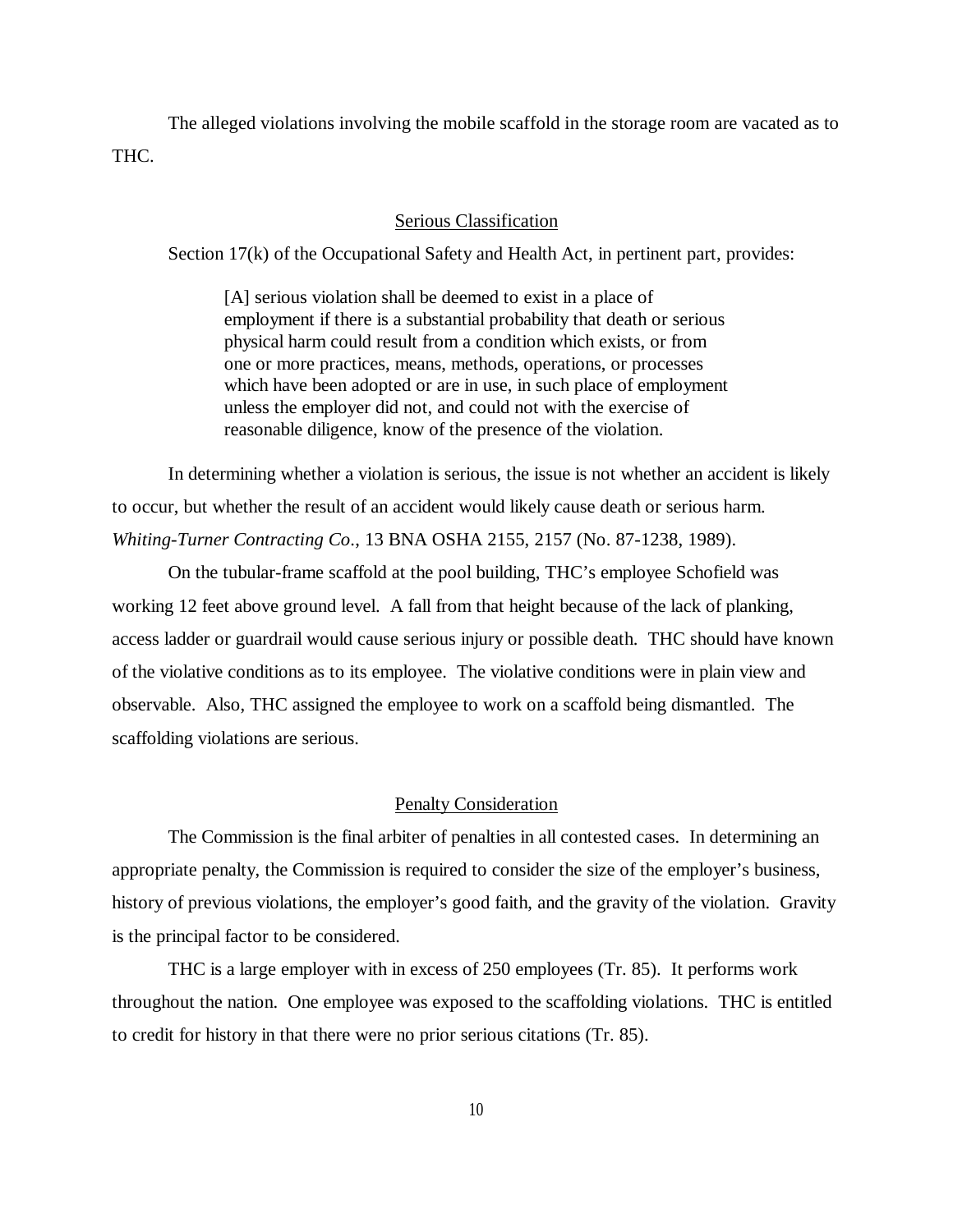A penalty of \$2,500 is reasonable for violation of §1926.451(b)(1). One employee was exposed to a fall hazard of 12 feet due to the lack of full planking. The plank spacing was 6-8 inches.

A penalty of \$2,500 is reasonable for violation of § 1926.451(e)(1). One employee was exposed to a fall hazard of 12 feet due to the lack of an access ladder. The employee's failure to understand the hazard is demonstrated by his climbing down the scaffold frame in front of THC's superintendent. Although he was directed to exit the platform, there is no showing that he requested a ladder.

A penalty of \$2,500 is reasonable for violation of  $\S 1926.451(g)(1)$ . One employee was exposed to a fall hazard of 12 feet due the lack of guardrails. The employee was within 5 feet of the exposed edge of the platform.

## **FINDINGS OF FACT AND CONCLUSIONS OF LAW**

The foregoing decision constitutes the findings of fact and conclusions of law in accordance with Rule 52(a) of the Federal Rules of Civil Procedure.

#### **ORDER**

Based upon the foregoing decision, it is ORDERED that serious Citation 1:

1. Item 1, alleged violation of  $\S$  1926.451(b)(1), is affirmed and a penalty of \$2,500 is assessed.

2. Item 2, alleged violation of  $\S 1926.451(e)(1)$ , is affirmed and a penalty of \$2,500 is assessed.

3. Item 3, alleged violation of  $\S 1926.451(g)(1)$ , is affirmed and a penalty of \$2,500 is assessed.

> /s/ KEN S. WELSCH Judge